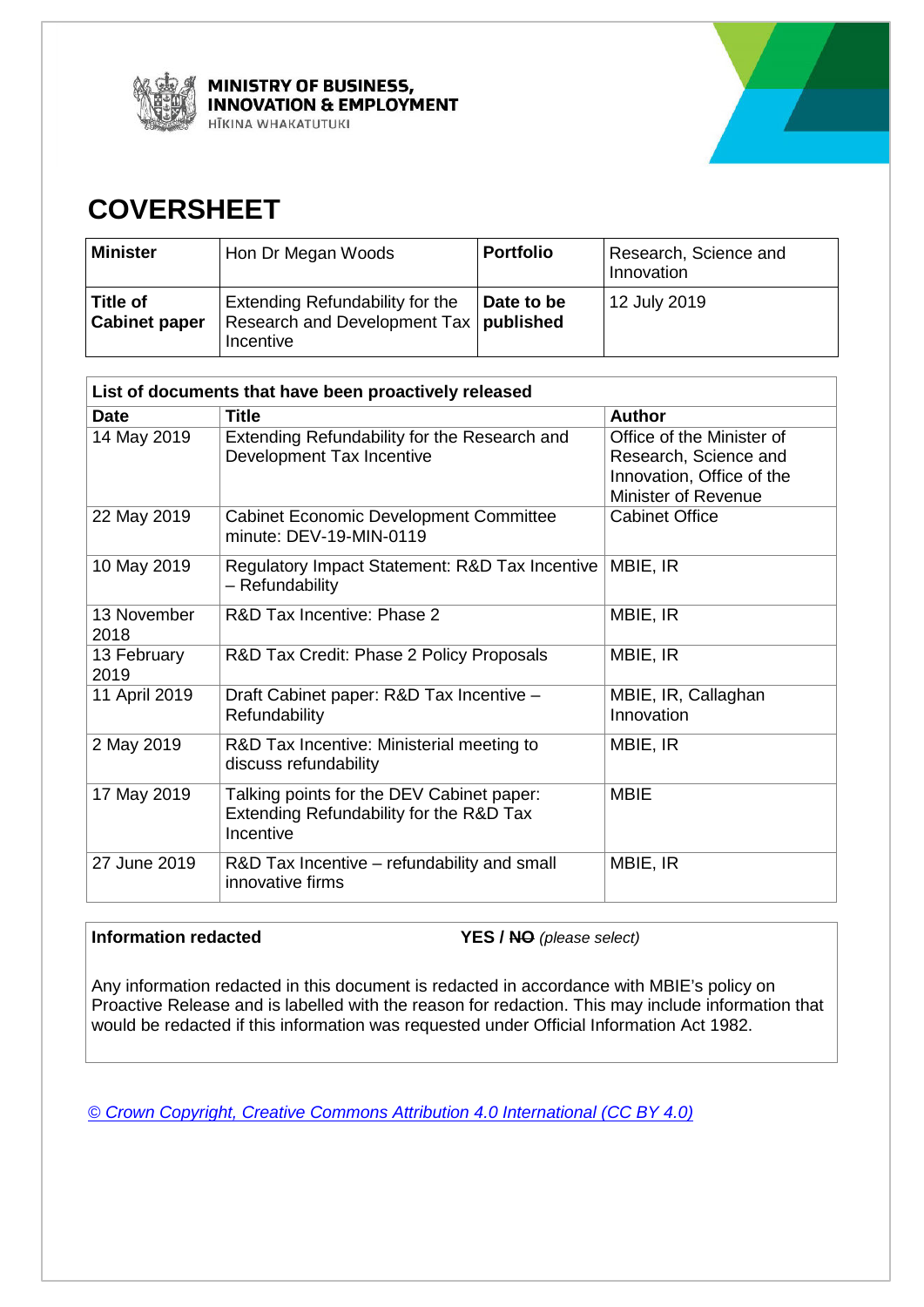

## **Cabinet Economic Development Committee**

## **Minute of Decision**

This document contains information for the New Zealand Cabinet. It must be treated in confidence and handled in accordance with any security classification, or other endorsement. The information can only be released, including under the Official Information Act 1982, by persons with the appropriate authority.

# **Extending Refundability of the Research and Development Tax Incentive**

**Portfolios • Research, Science and Innovation / Revenue** 

On 22 May 2019, the Cabinet Economic Development Committee:

## **Background Background**

- **noted** that legislation introducing a research and development tax credit (the R&D Tax Incentive) has been enacted [LEG-18-MIN-0150];
- 2 **noted that the legislation provides limited refundability of the R&D Tax Incentive for firms** Incentive) has been enacted [LEG-18-MIN-0150];<br> **noted** that the legislation provides hip ided refundability of the<br>
in loss or with insufficient tax liability to offset the tax credit;
- 3 **noted** that the Minister of Research, Science and Innovation and the Minister of Revenue (the Ministers) have previously signalled their intention to review the policy applying to the refundability of the R&D Tax Incentive [DEV-18-MIN-0174];

## **Extending refundability**

- **agreed** that the R&D Tax Incentive be refundable for firms in loss or with insufficient tax liability to offset their tax credits, subject to a maximum equal to the amount of payroll taxes paid by a firm in each year plus any tax credits resulting from payments to approved research providers;
- 5 **agreed** that levy bodies be eligible for a refund of their R&D Tax Incentives, and that their refunds not be limited by the cap referred to in paragraph 4 above;
- 6 **agreed** that all tax exempt organisations, except organisations receiving tax exempt income under section CW 9 and 10 of the Income Tax Act 2007, be ineligible for the R&D Tax Incentive;
- 7 **noted that local authorities would be ineligible for the R&D Tax Incentive;**
- 8 **authorised** the Ministers to make any adjustments of a minor and technical nature to the policy on refunding the R&D Tax Incentives as necessary, to achieve its policy intent;
- 9 **authorised** the Ministers to make any adjustments of a minor or technical nature or as required to achieve the intent of the R&D Tax Incentive policy, and where the adjustments can be funded from within the existing appropriation;